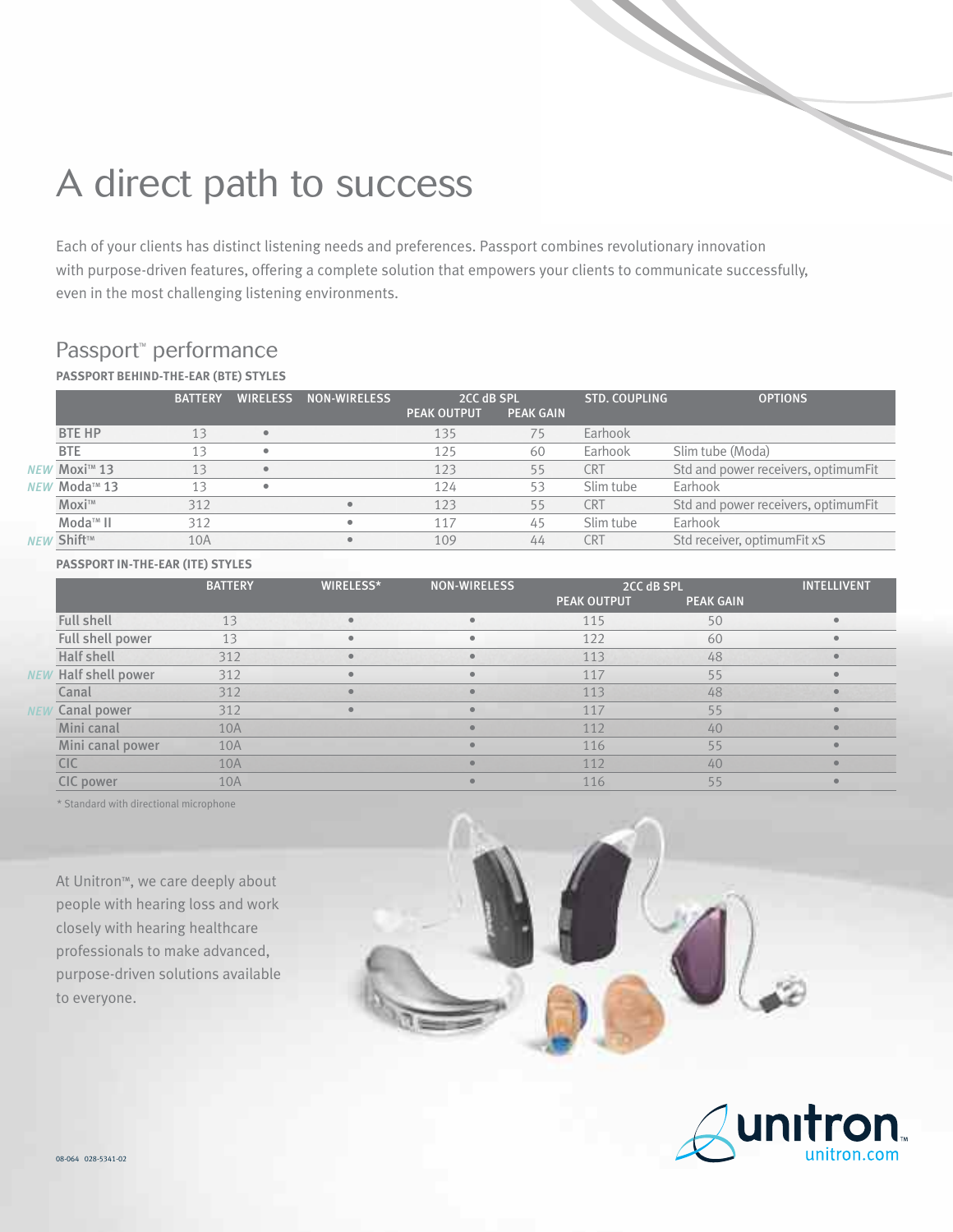# passport.

world of possibilities

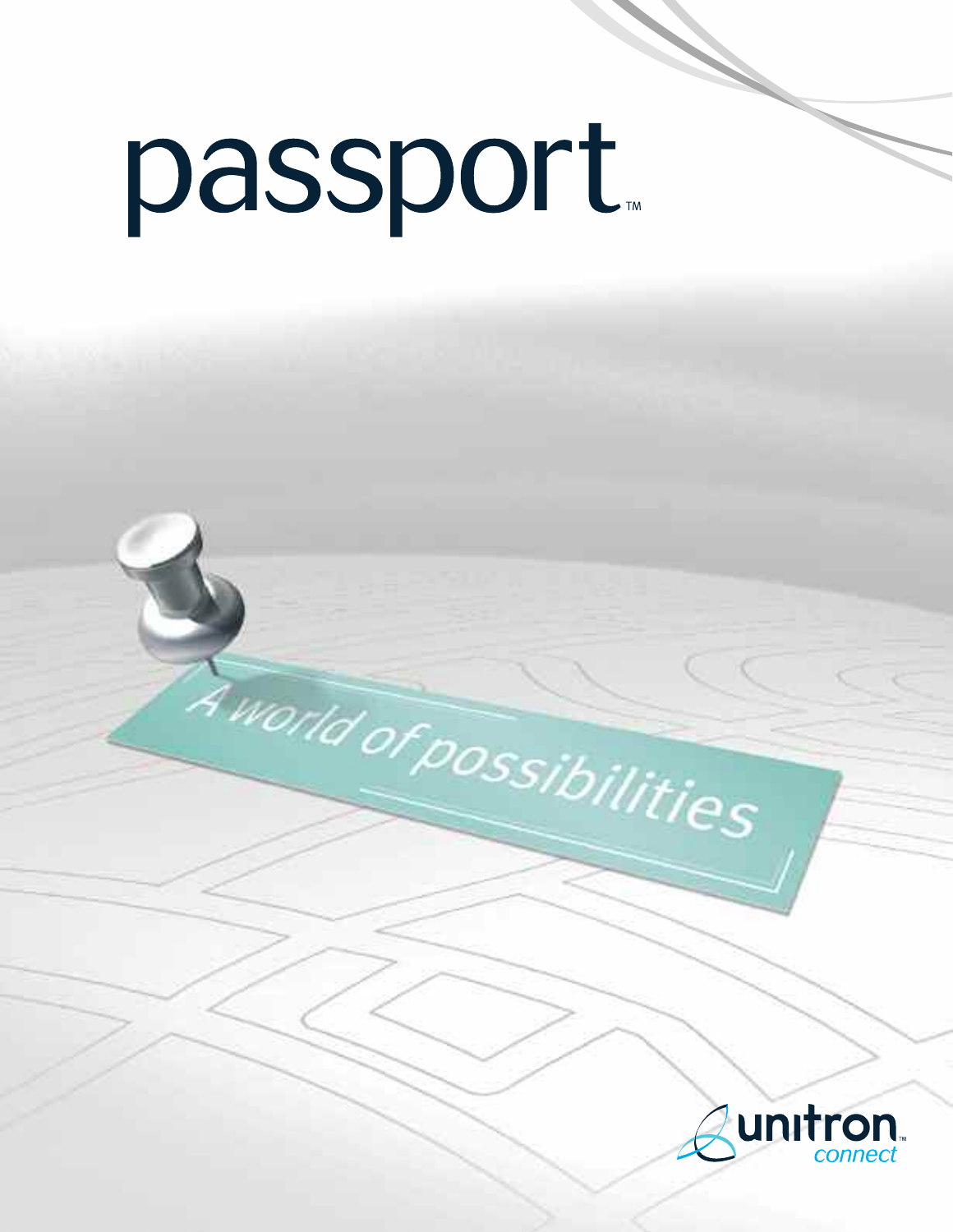## Passport<sup>™</sup> empowers clients to communicate successfully

Passport<sup>m</sup> provides an impressive mix of breakthrough innovations and proven features. These technologies go beyond delivering remarkable hearing, working together to combine personalized listening with the ability to communicate, like never before.



#### Personal

SmartFocus<sup>™</sup> gives your clients unprecedented control over their hearing instrument performance, combining an adjustable microphone strategy with the ability to fine-tune adaptive features to address their listening preferences.

#### **Connected**

The Unifi™ Wireless System provides connectivity options that improve the convenience of wearing a hearing instrument, while enhancing the overall listening experience.

#### Intelligent

A suite of advanced features presents your clients with clear, comfortable listening and better understanding in a multitude of environments.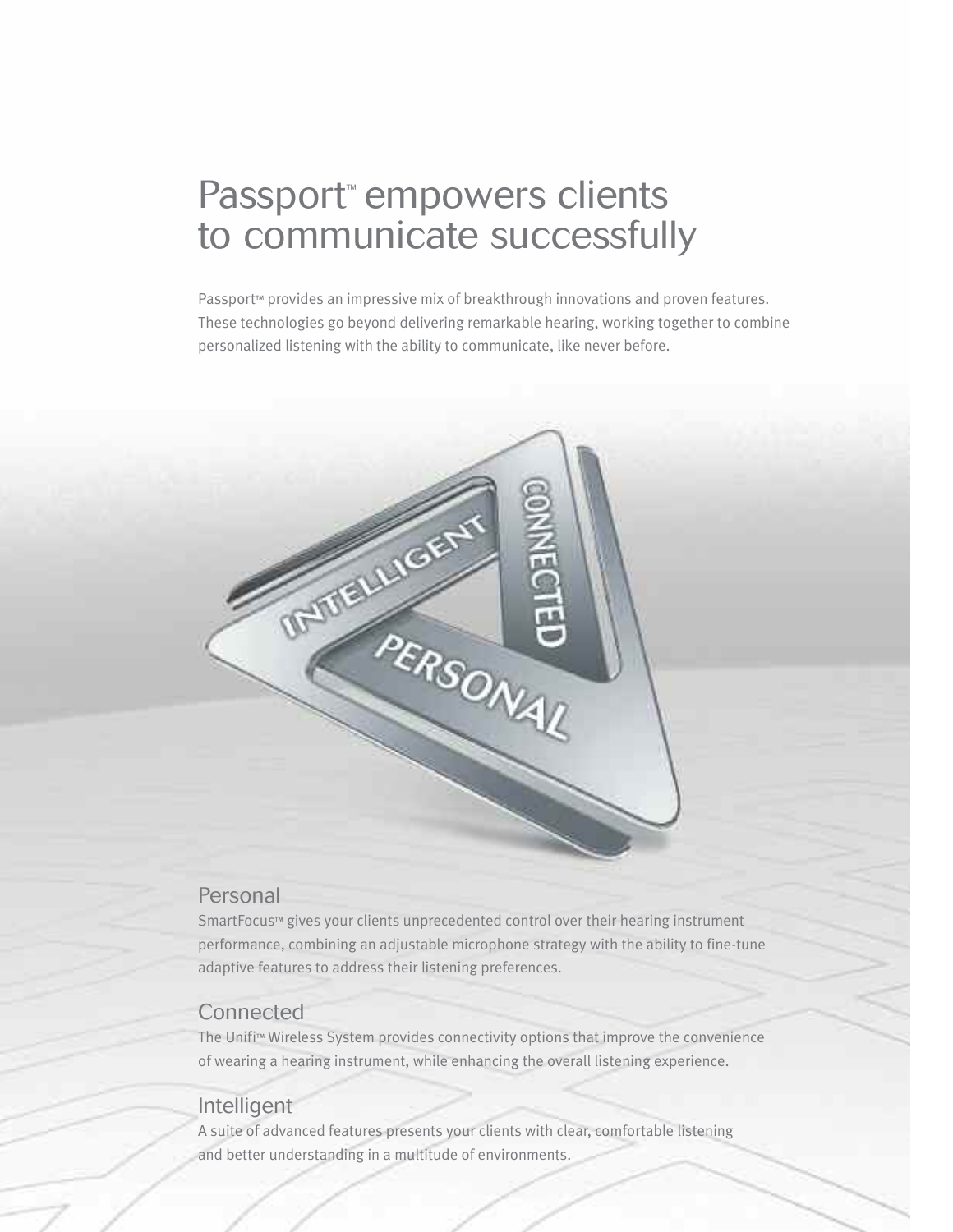## Passport<sup>™</sup> at-a-glance

| <b>SIGNATURE FEATURES</b>                                 |                                                                                                                                                                                                                                                                  |
|-----------------------------------------------------------|------------------------------------------------------------------------------------------------------------------------------------------------------------------------------------------------------------------------------------------------------------------|
| SmartFocus™                                               | Provides clients with real-time breakthrough control over the combination<br>of four adjustable parameters:<br>• Microphone strategy<br>• Speech enhancement                                                                                                     |
|                                                           | • Noise reduction<br>• Overall gain                                                                                                                                                                                                                              |
|                                                           | Parameters are customizable in both autoPro4™ and manual programs                                                                                                                                                                                                |
| <b>Smart Control</b>                                      | A remote control that provides access to an array of adjustable parameters,<br>including smartFocus and learnNow <sup>™</sup>                                                                                                                                    |
| <b>Self Learning</b>                                      | Gradually and intelligently learns client preferences for smartFocus parameters<br>and volume control in the automatic program                                                                                                                                   |
| LearnNow™                                                 | Instantly captures and learns client indicated preferences for smartFocus<br>parameters and volume control in the automatic program                                                                                                                              |
| AutoPro4™                                                 | Enhanced - Allows clients to experience superior automatic performance<br>with fast, smooth transitions.<br>Ability to learn additional hearing instrument parameters through smartFocus<br>provides more precise customization of automatic program performance |
| Feedback<br><b>Management System</b>                      | Enhanced - Offers adjustable strengths to suppress various degrees<br>of feedback and provides more usable gain                                                                                                                                                  |
| <b>Data Logging</b>                                       | Enhanced - Records usage data in the automatic, manual and wireless programs.<br>SmartFocus and volume control changes are also logged in the automatic<br>and manual programs                                                                                   |
| <b>IntelliVent Technology</b>                             | Unique approach to vent selection and creation that utilizes client's audiogram<br>and ear canal dimensions to build a custom hearing instrument with optimum<br>venting characteristics                                                                         |
| <b>PREMIUM FEATURES - UNIFI™ WIRELESS SYSTEM</b>          |                                                                                                                                                                                                                                                                  |
| <b>WIRELESS-ENABLED FEATURE</b>                           |                                                                                                                                                                                                                                                                  |
| <b>DuoLink</b>                                            | Program and/or volume adjustments conducted on one hearing instrument<br>are automatically binaurally synchronized                                                                                                                                               |
| <b>WIRELESS ACCESSORIES</b>                               |                                                                                                                                                                                                                                                                  |
| uDirect™                                                  | Neck-worn device that acts as a reliable and secure interface between wireless<br>hearing instruments and Bluetooth® enabled devices, or those that plug directly<br>into the uDirect accessory                                                                  |
| <b>Wireless Programming</b><br><b>ADDITIONAL FEATURES</b> | Cable-free programming for wireless enabled hearing instruments                                                                                                                                                                                                  |
| Channels                                                  | 20                                                                                                                                                                                                                                                               |
| Programs (Auto, Manual)                                   | Automatic (4 destinations) + up to 3 Manual + 2 Wireless streaming programs                                                                                                                                                                                      |
| <b>Processing Scheme</b>                                  | <b>WDRC</b>                                                                                                                                                                                                                                                      |
| <b>Microphone Options</b>                                 | Omnidirectional, fixed directional, and multiband adaptive directional                                                                                                                                                                                           |
| <b>Speech Enhancement LD</b>                              | Provides additional gain in bands where speech is the dominant signal                                                                                                                                                                                            |
| <b>Noise Reduction</b>                                    | Provides gain reduction in bands where noise is the dominant signal                                                                                                                                                                                              |
| AntiShock™                                                | Eliminates discomfort from sudden impulse noises                                                                                                                                                                                                                 |
| Easy-t                                                    | Automatically switches to telephone program when magnetic field is in close proximity.<br>Available on most custom and BTE devices                                                                                                                               |
| <b>Wind Noise Manager</b>                                 | Intelligently reduces gain in bands where wind noise is predominant                                                                                                                                                                                              |
| MyMusic™                                                  | Enhances the experience of listening to music by bringing out rich, full tones                                                                                                                                                                                   |
| Easy-DAI                                                  | Automatically senses and amplifies external audio devices                                                                                                                                                                                                        |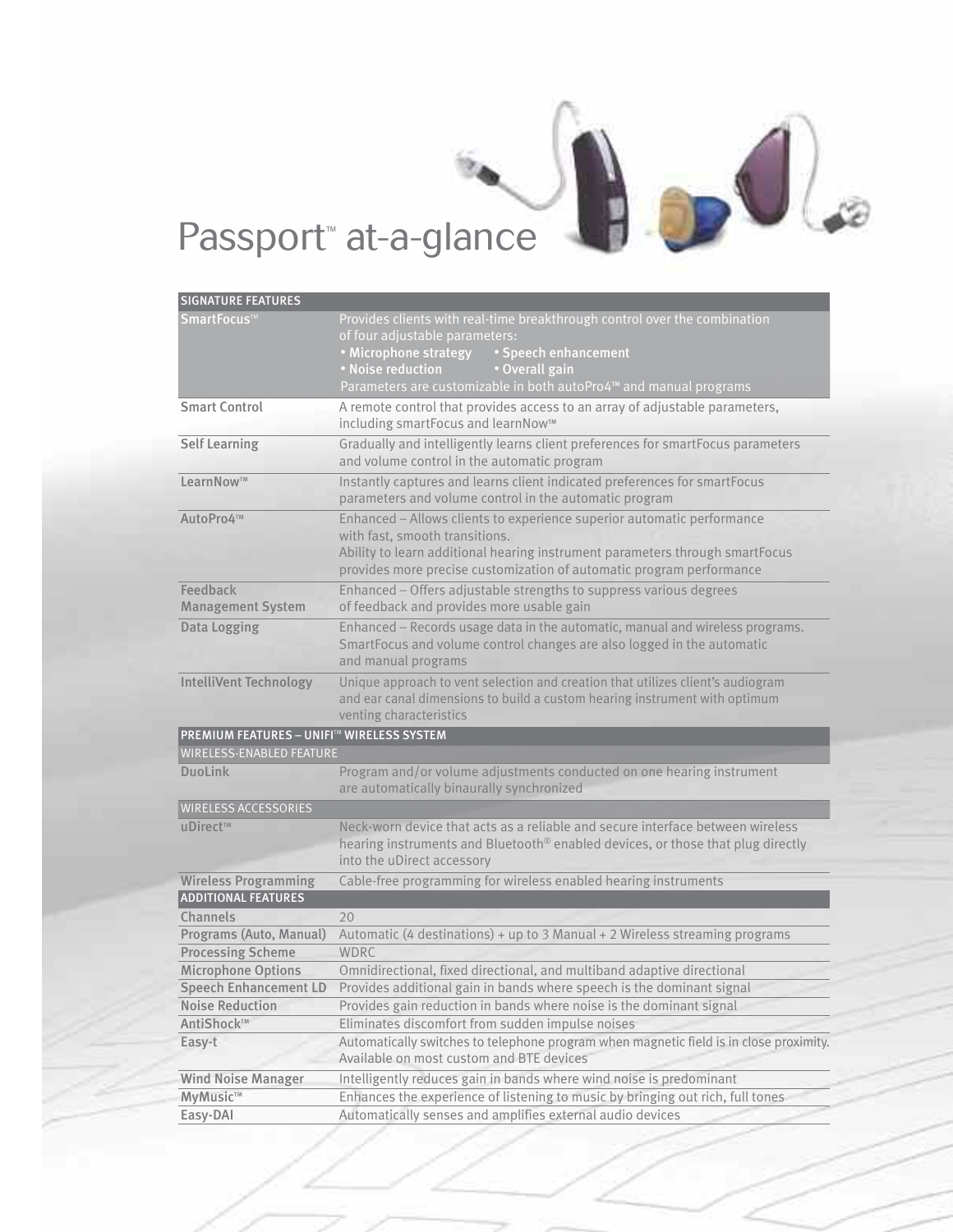## A world of innovation to explore

Passport<sup>M</sup> launches a fresh way of thinking about how to achieve hearing success. It is about creative solutions fueled by purpose-driven technologies. It is about empowering your clients with the confidence to communicate, even in challenging listening environments. It is about making the innovations in a premium hearing instrument accessible and uncomplicated. These are the principles that Passport was built upon and they are a large part of what make this an exceptional hearing instrument.

Innovations that make Passport superior in its class:

**SmartFocus<sup>™</sup><br>
Unprecedented client control** 

Interactive personalized learning Digitally precise venting

**Unifi** ™ **Wireless System Shift**™

™ **13 and Moda**™ **13** Smallest uncompromised BTE

**LearnNow**™ **IntelliVent Technology**

Wireless connectivity and programming Style is smart in an ultra-small shell design

**Teach pellery class** 

Create in the midst

Altend gallery opening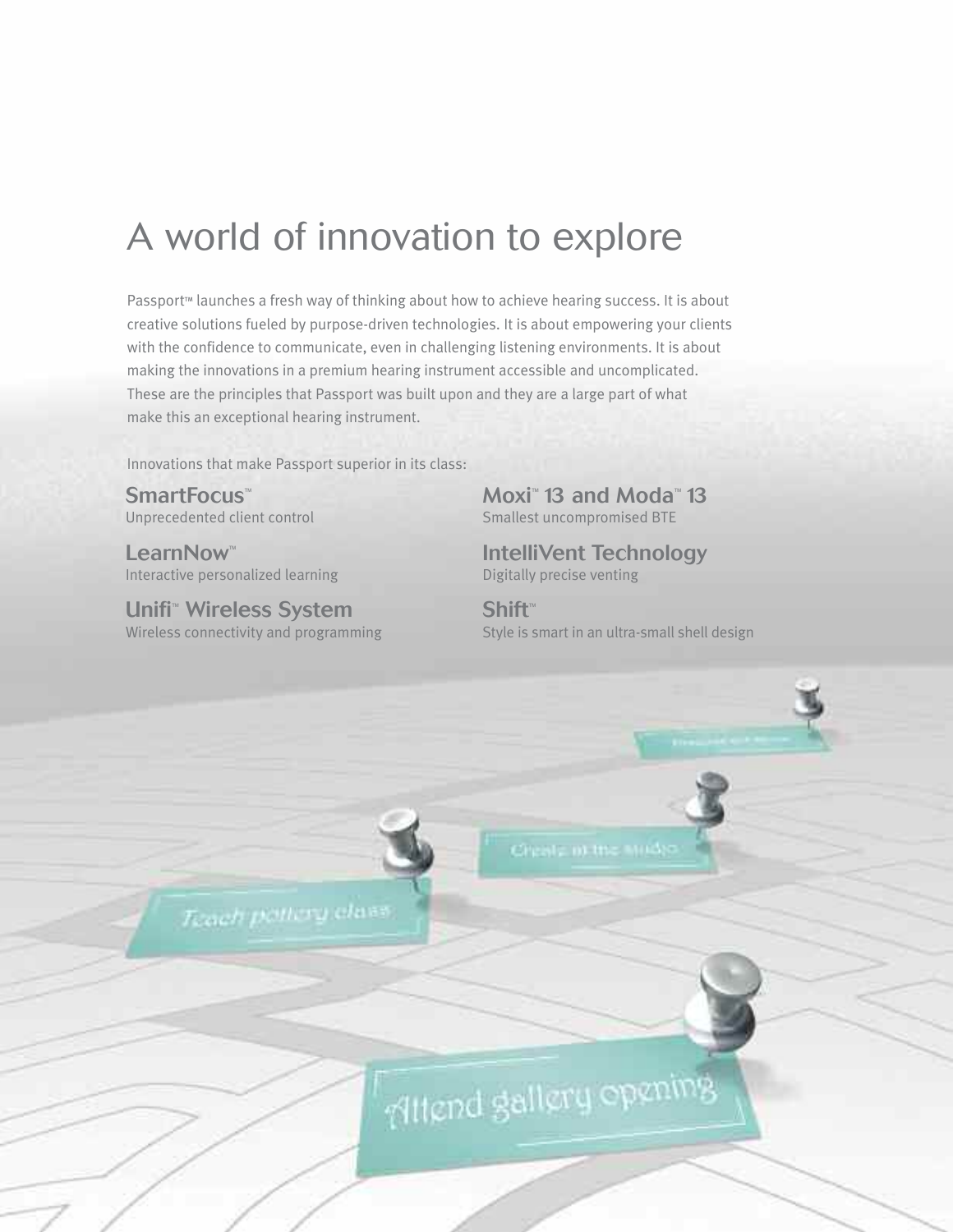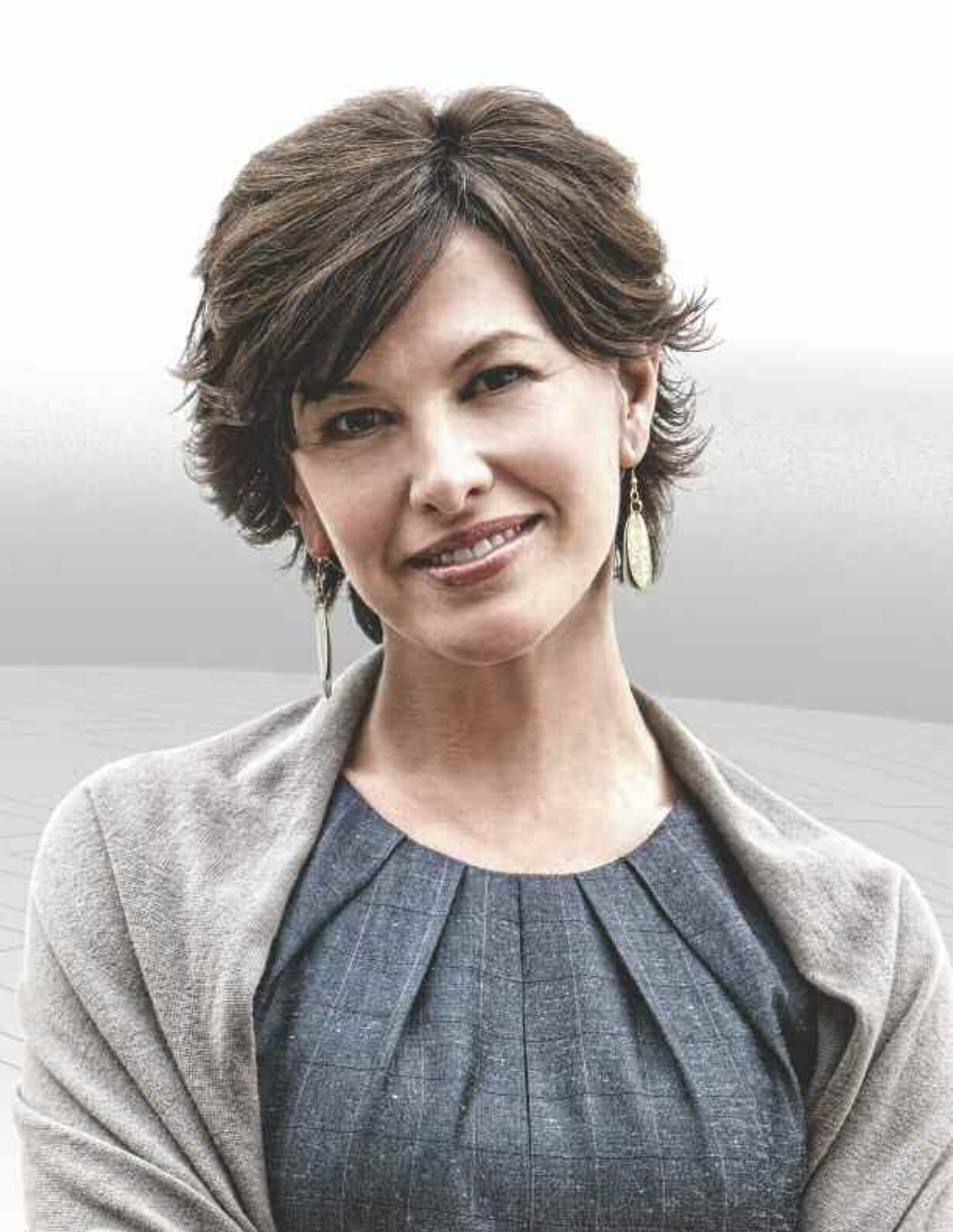

# SmartFocus™ : Innovating personalized hearing

Even clients with a similar hearing loss have unique listening preferences. Passport caters to this individuality, offering a powerful new level of user control through smartFocus. This revolutionary feature provides your clients with real-time adjustment over the combination of four parameters: microphone strategy, speech enhancement, noise reduction and overall gain.

The ability to customize smartFocus within each destination of the automatic program, along with the manual programs, promotes clearer, more engaging communication for your clients.

#### **MICROPHONE STRATEGY**

#### **SPEECH ENHANCEMENT**

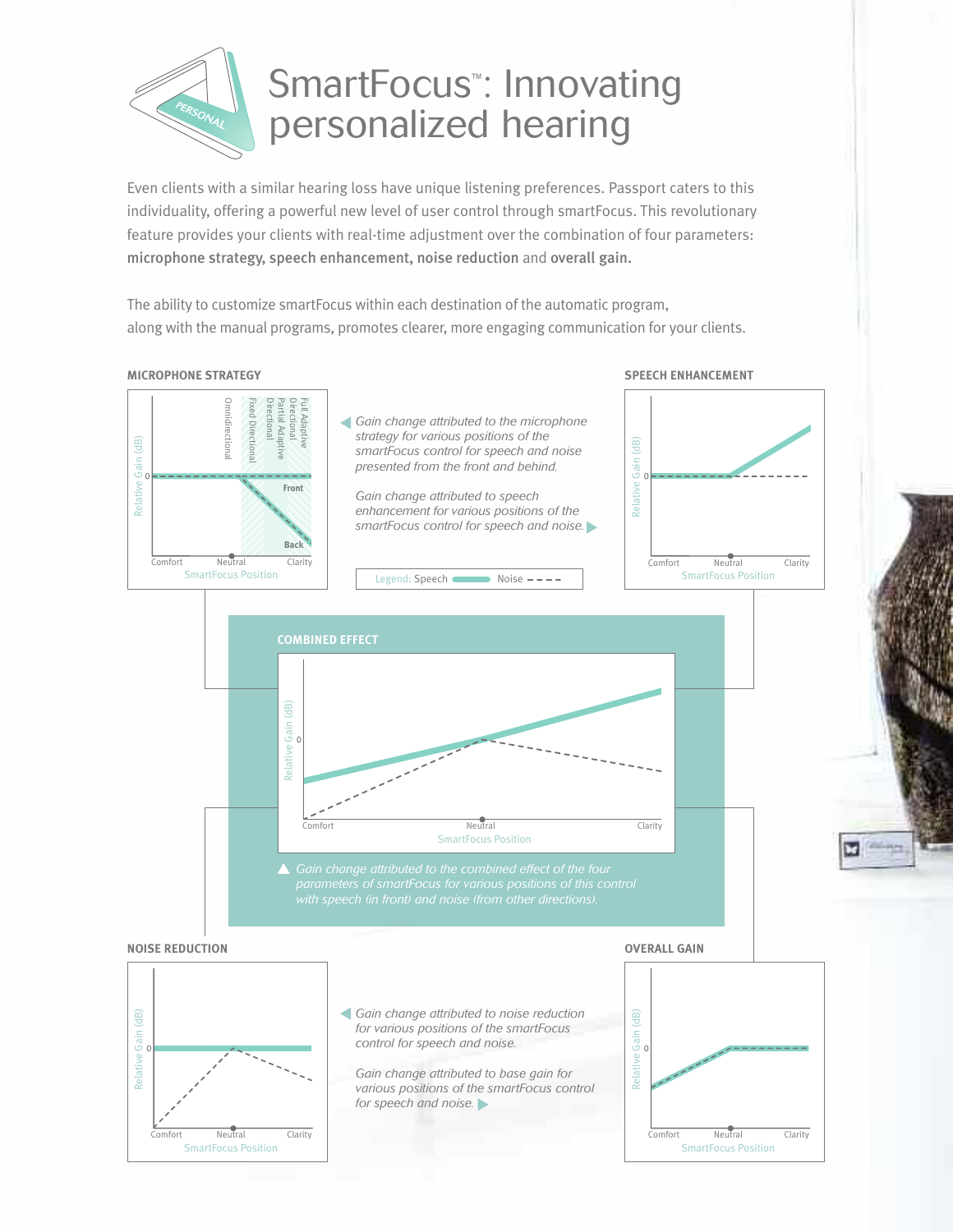## SmartFocus™ extends control for your clients

- Adjusting towards **Clarity** focuses on sound originating
- 
- 

Adjusting towards **Comfort** reduces the annoyance and



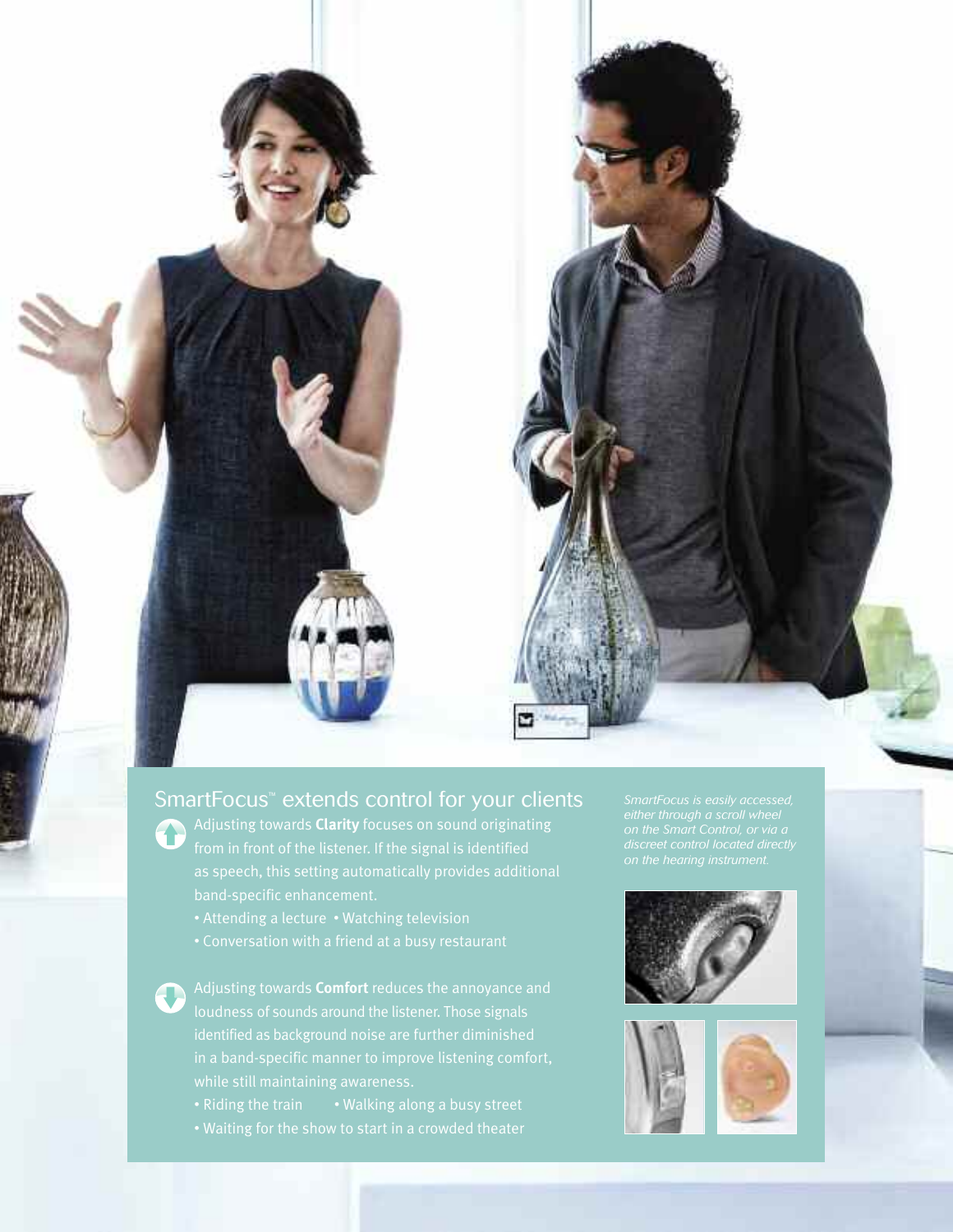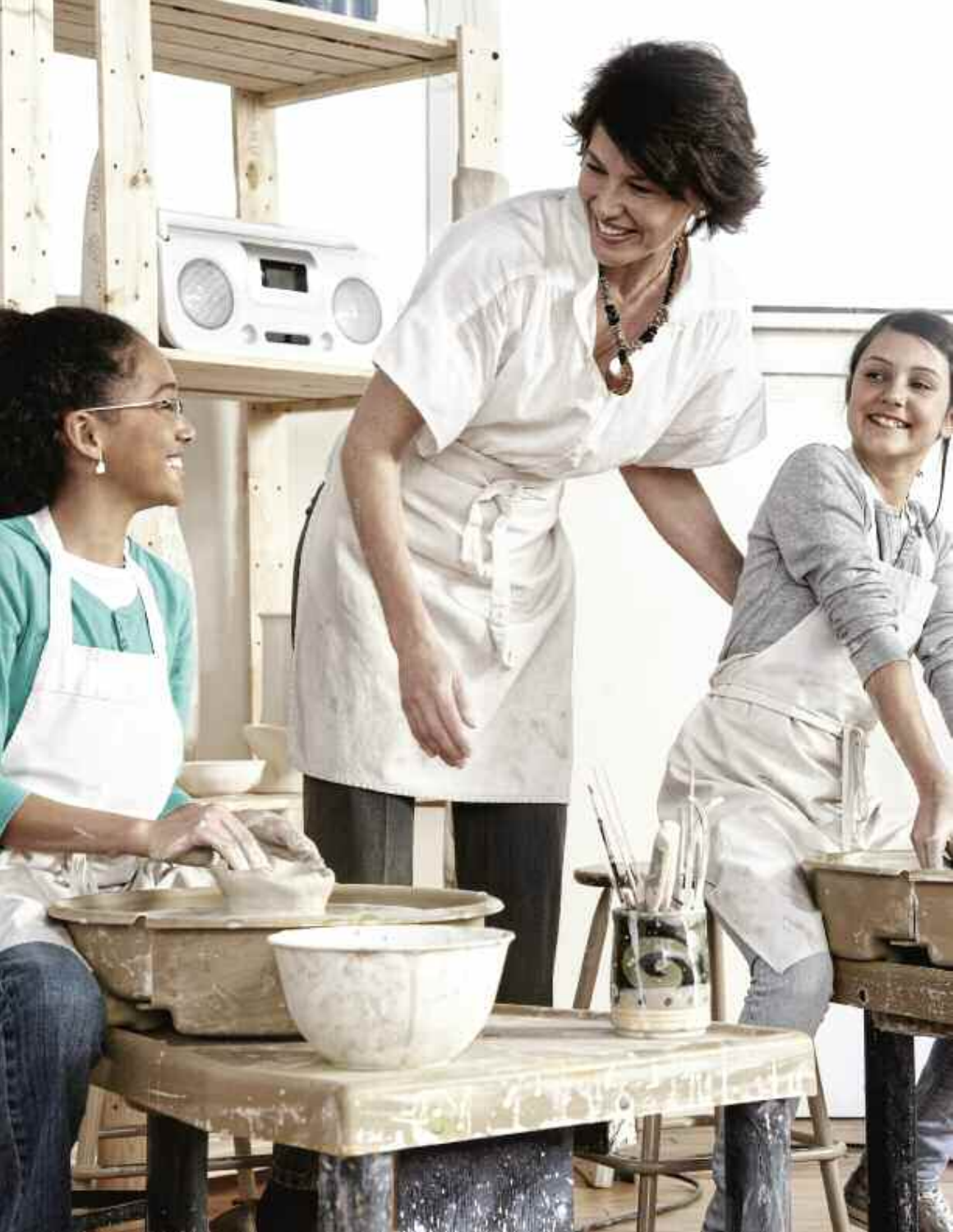# Passport™ redefines intelligence

#### SmartFocus™ uses adjustable microphone strategy

SmartFocus offers an agile microphone strategy that works in tandem with speech enhancement, noise reduction and overall gain, allowing clients to address their listening focus in any situation. Whether wanting to hear sounds from all directions, or just those in front of them, clients can focus in on their area of interest by adjusting their hearing instrument settings towards comfort or clarity. Doing so moves the microphone response smoothly along a continuum, from omni to fixed directional to partially adaptive directional to fully adaptive directional. The result is superior comprehension, comfort, and clearer communication.

#### **MICROPHONE STRATEGY**



*Change in microphone strategy that occurs along the various positions of the smartFocus control.*

## Lifelong learning

Passport remembers your clients' preferences for smartFocus and volume control settings in various situations. By teaching itself these preferences, Passport will intelligently apply changes in the automatic program when clients encounter similar listening environments.

Learning is further accelerated and personalized through the learnNow<sup>m</sup> button on the Smart Control. Clients can press learnNow to instantly capture their specific adjustments to the automatic program providing: increased client satisfaction, fewer adjustments and shorter follow-up sessions.

## Smart Control

Smart Control permits clients to discreetly and conveniently adjust various functions of their and program selection lets functionality. Left and right

- 
- 
- (travel lock)
- 
- 
- 
- 7 Volume control
- 
- 
- 

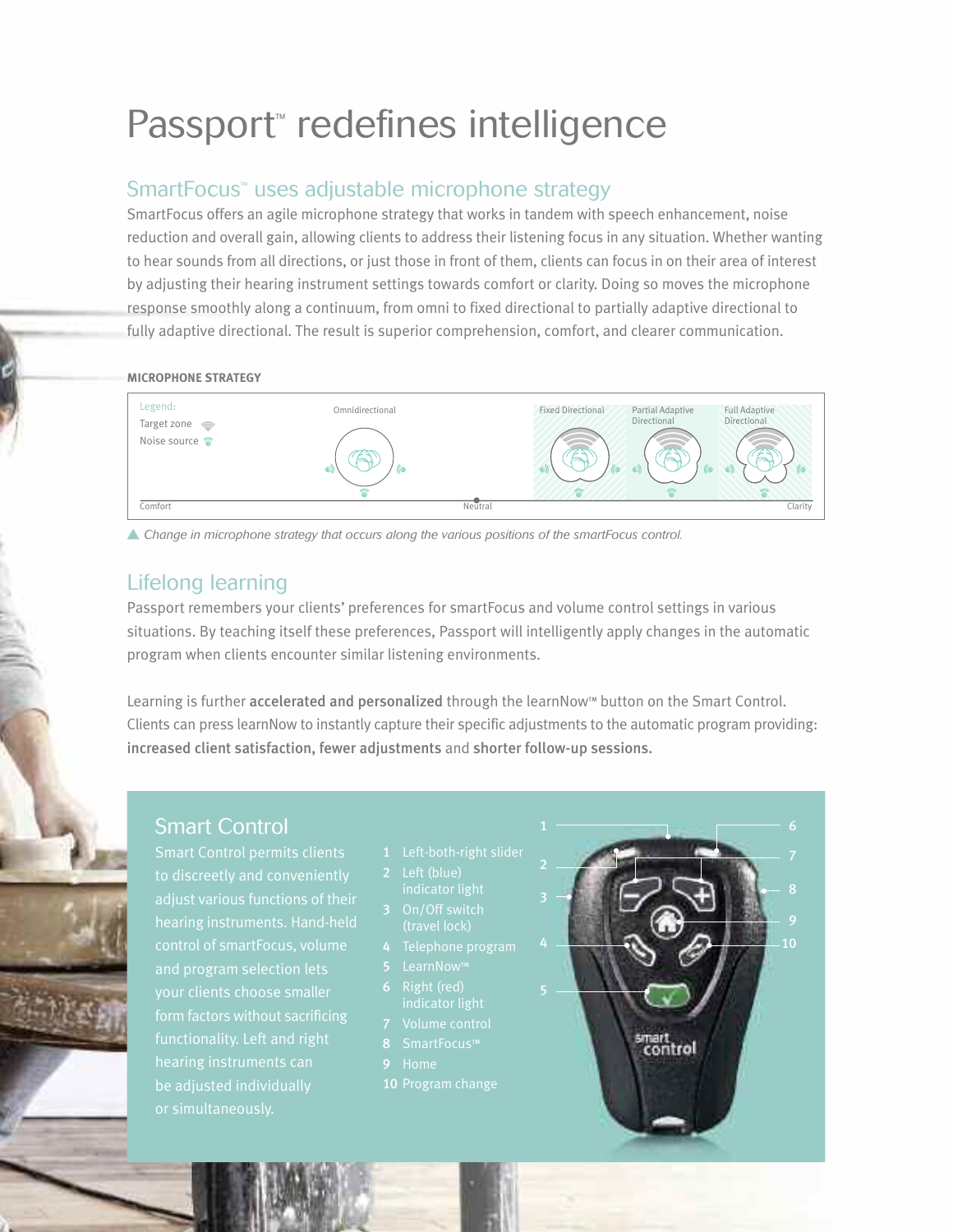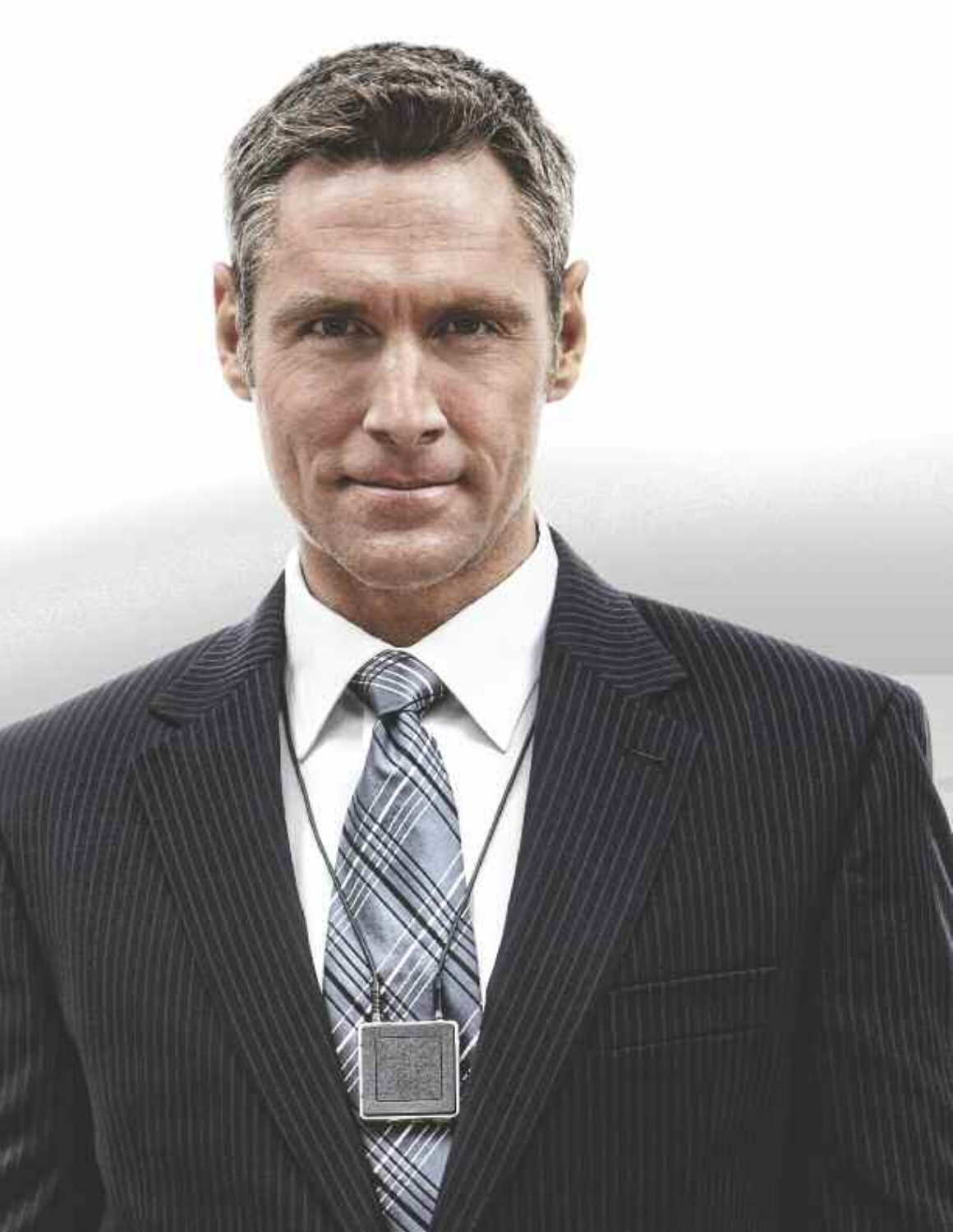## The freedom to connect

Passport is available with the Unifi<sup>th</sup> Wireless System for straightforward access to wireless features and technology. With simple client controls and automatic synchronization, the Unifi Wireless System ultimately gives your clients even more options for staying connected to their world.



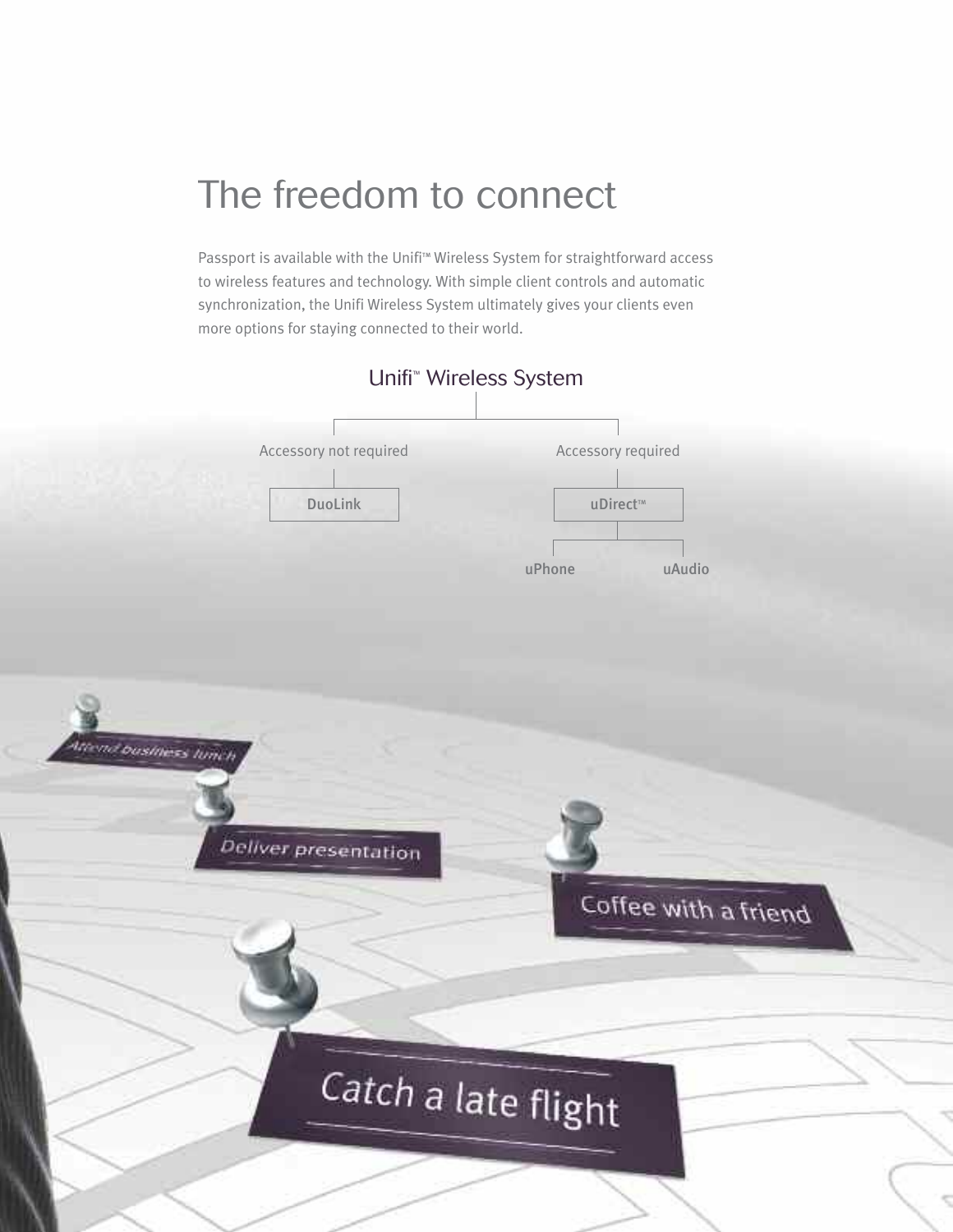# The Unifi<sup>™</sup> Wireless System

#### DuoLink: Convenient and discreet control

Now you can offer your clients hearing instruments intelligent enough to communicate with one another, no extra accessories required. When clients make program or volume adjustments on one hearing instrument, Passport binaurally synchronizes those changes. This feature maximizes simplicity and discretion, while ensuring the listening experience remains balanced across both ears. DuoLink also eliminates the need for control redundancy, allowing for smaller and more cosmetically appealing hearing instruments.



#### Answering the call for simpler phone use

DuoLink can be set up to work with easy-t, automatically triggering program changes in both hearing instruments. Combining easy-t and duoLink is a convenient way to meet the unique phone needs of each client, such as:

- Increasing speech volume in the phone ear
- Muting the non-phone ear entirely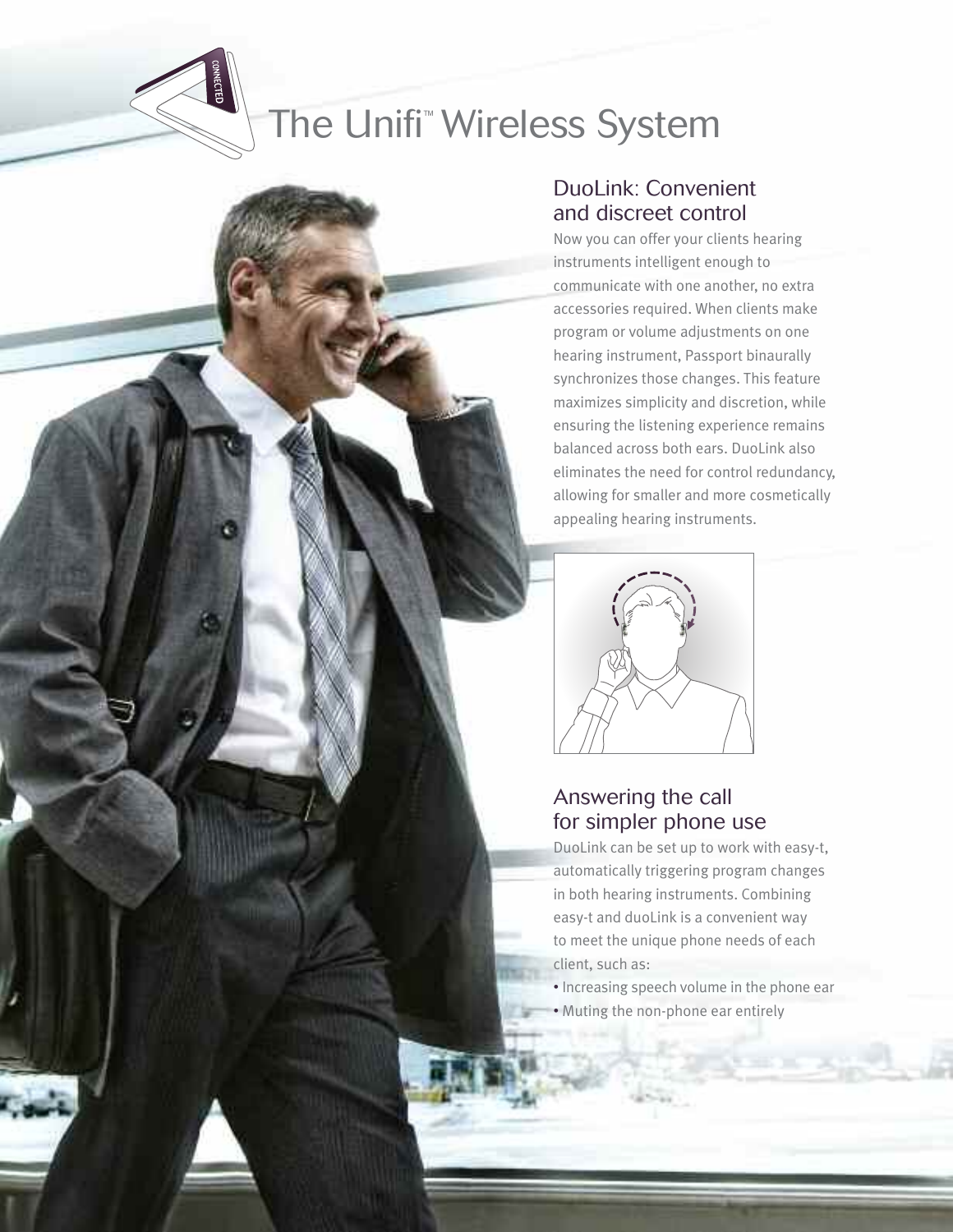1 Neckloop - lanyard with built-in antenna

2 Access button - activates and terminates the connection with various devices

 $\overline{2}$ 1

- 3 On/Off button press and hold to turn on or off
- 4 Audio input connect audio sources
- 5 FM input connect FM receiver

5 6

6 Charging input - connect mini USB to recharge internal battery

 $4 \longrightarrow 3$ 

#### uDirect™ connects clients to improved communication

uDirect is a neck-worn device that acts as a reliable interface between Passport and Bluetooth® enabled devices, wired audio input signals, or FM transmitted signals. One of two wireless streaming programs, uPhone or uAudio, is automatically activated when uDirect receives the appropriate signal, resulting in a range of end user benefits:

- Clearer reception delivering desired signals directly to the hearing instruments reduces the distraction of other sounds
- Clearer transmission when using a Bluetooth enabled cell phone, the wearer's voice is clearly transmitted thanks to a built-in directional microphone
- Binaural listening delivering signals directly to both ears eliminates environmental distractions and improves comprehension
- Hands-free operation cell phones and other wireless-enabled devices can be enjoyed without manual intervention
- True, rich stereo sound quality audio from external devices such as MP3 players are streamed in stereo

The Bluetooth trademarks are owned by Bluetooth SIG, Inc.

#### Wireless programming

iCube is a straightforward programming device for wireless-enabled Passport hearing instruments. The client wears the iCube around their neck allowing you to perform wireless programming that is efficient, flexible, and particularly useful for clients who are more challenging to fit using traditional cables.

**uPhone:** Bluetooth enabled devices



**uAudio:** Wired audio input



**uAudio:** FM transmitted signal



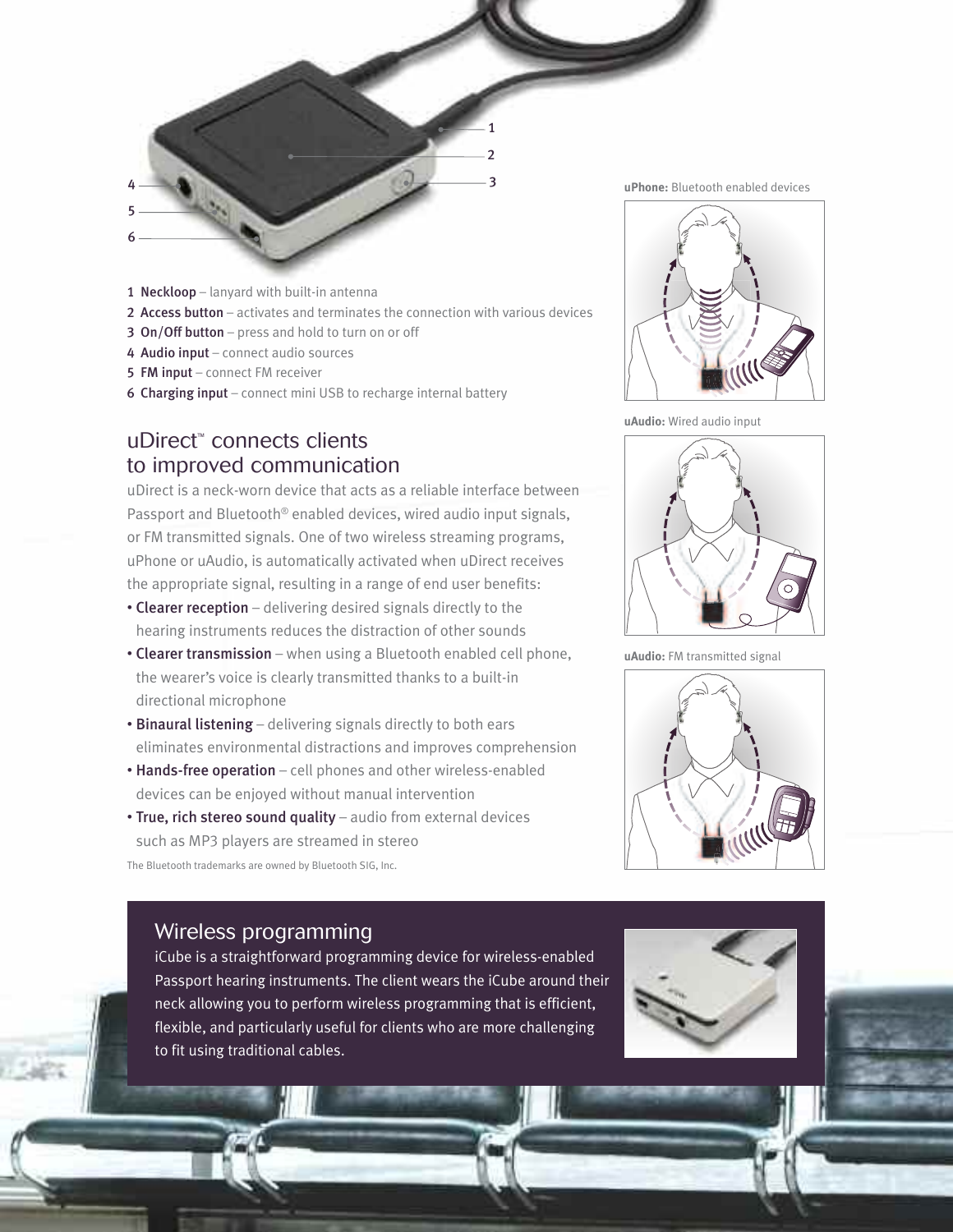

# Purpose-driven features deliver confidence

#### A suite of advanced algorithms

AutoPro4<sup>™</sup> – Integrates four distinct listening destinations into one seamless automatic program: Quiet, Group/Party Noise, Traffic/Intense Noise and Music. By automatically transitioning between independently programmable settings designed for each of these environments, your clients experience amazing sound quality, optimal audibility, and noticeable listening comfort.

Now autoPro4 provides even more flexibility to address listening preferences, given the independent adjustability of smartFocus in each listening destination.

Feedback Management System – Offers the most advanced feedback management system, providing more usable gain for your clients.

Enhancements in Passport provide you with the ability to adjust the strength settings for different environments.

- Less chance of embarrassing whistling
- Less need for fit-related remakes
- Diminished need for programming adjustments

Speech Enhancement LD – Provides additional gain in those bands where speech is dominant over noise in order to enhance ease of listening and clarity of speech signals. Level dependent technology provides further enhanced audibility for softer speech sounds, while maintaining comfort for louder speech inputs.

Noise Reduction – Enhances listening comfort by identifying bands where noise is dominant over speech and reducing gain in those bands.

AntiShock<sup>™</sup> – Transient signals, such as a door slamming or dishes clattering in a sink, can cause significant discomfort to hearing instrument wearers. AntiShock instantly detects and controls such sounds, while maintaining natural sound quality and recognizability.

Multiple Microphone Options – Several microphone options are offered. An adjustable microphone strategy is employed when smartFocus is engaged. Alternatively you can select omnidirectional, fixed directional, or multiband adaptive directional to match client needs.

<mark>! Gal time at the spa</mark>

**APT** 

Phoning a filend

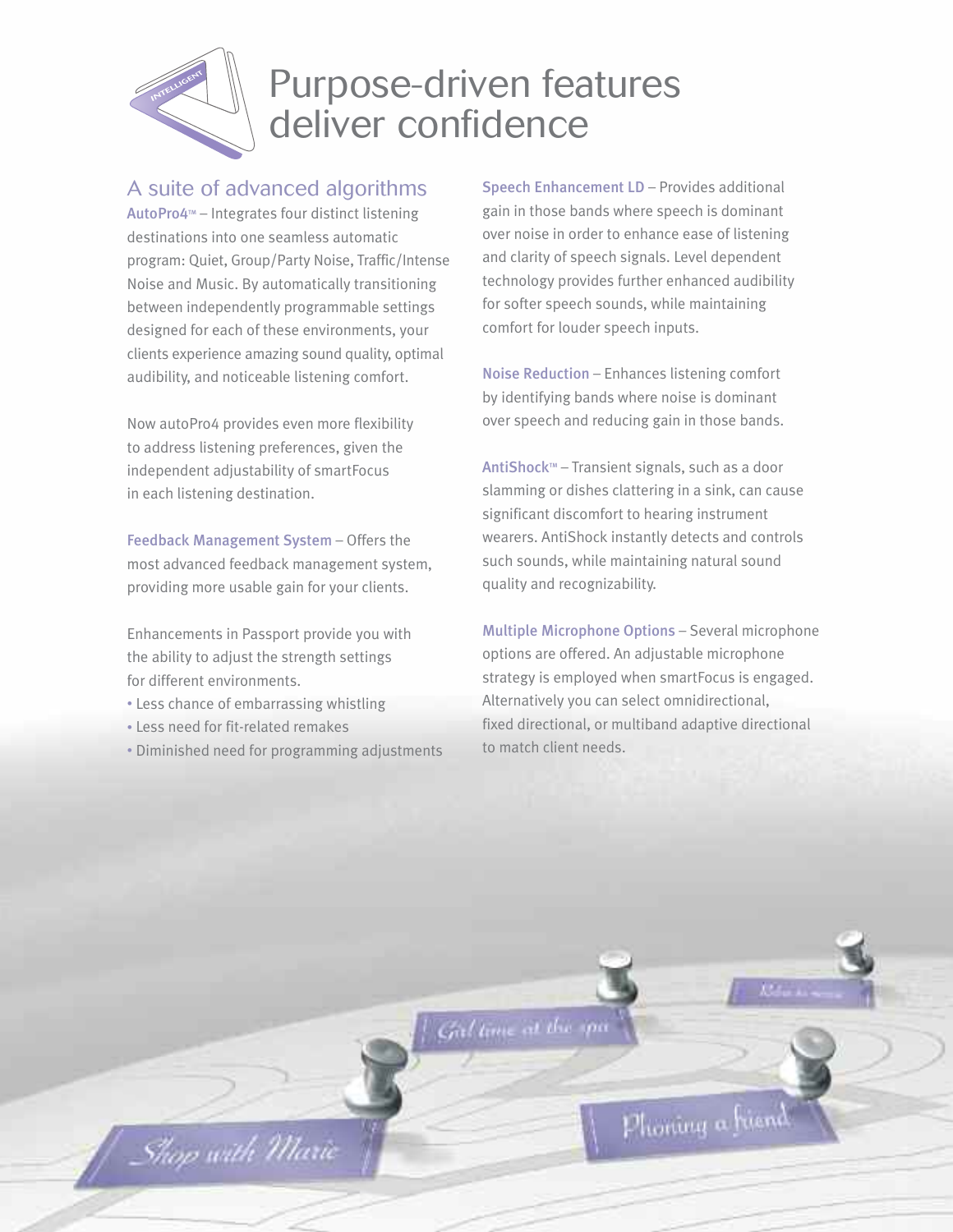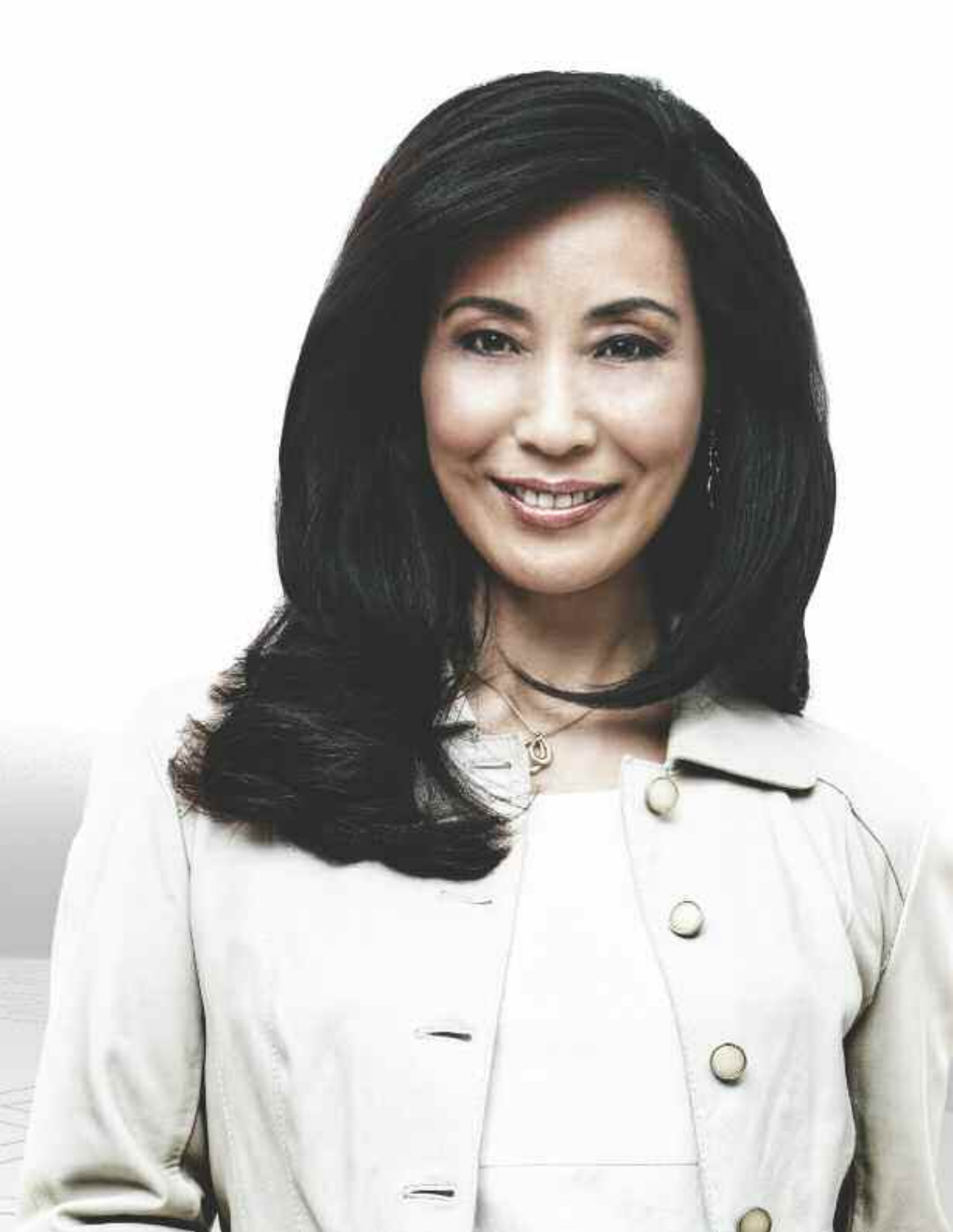